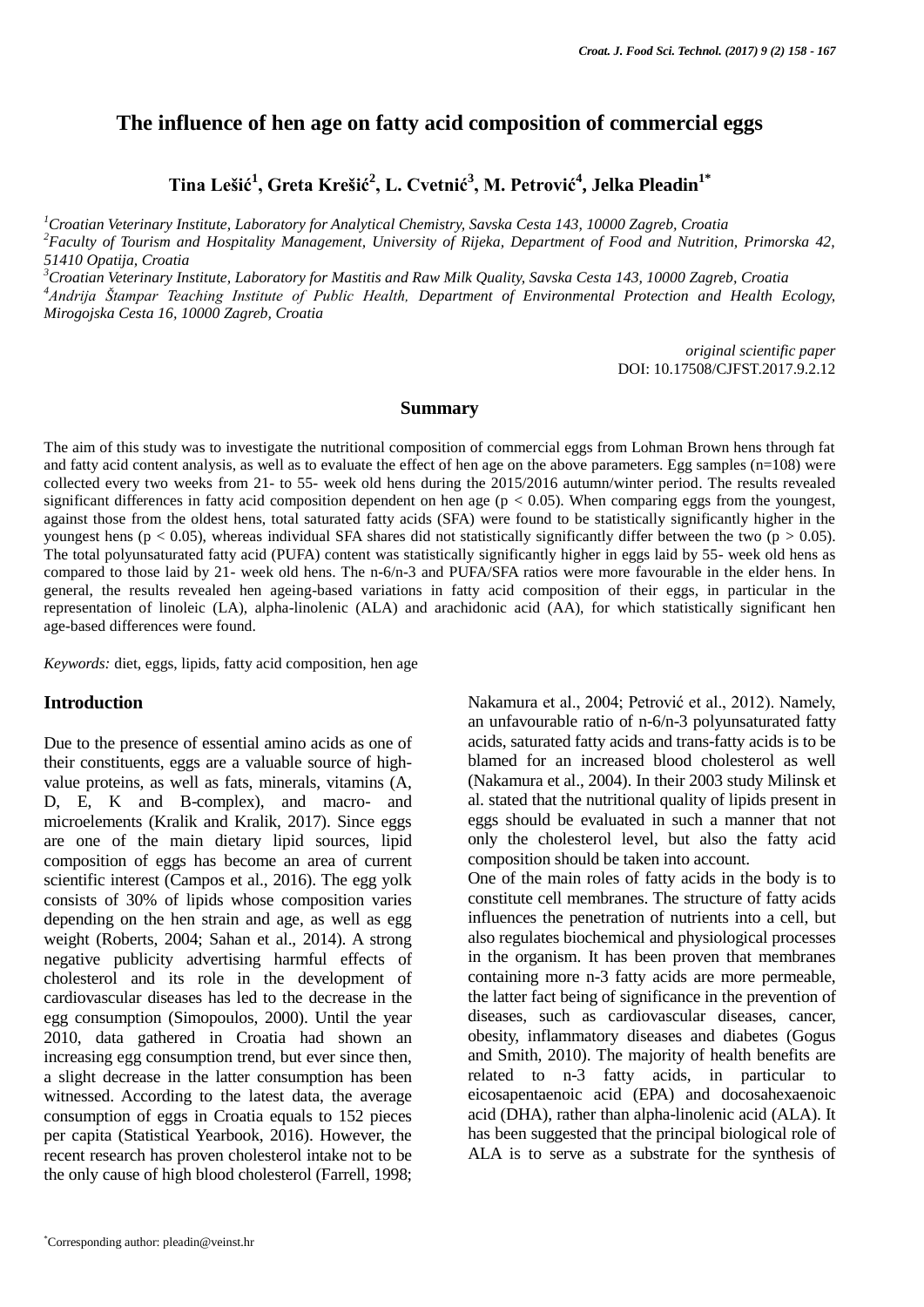long- chain n-3 EPA and DHA (Trautwein, 2001; Fraeye et al., 2012).

About 60-70 % of fatty acids present in eggs are unsaturated, which goes in favour of the nutritional value of eggs. The ratio of polyunsaturated n-6/n-3 fatty acids found in eggs is 12:1, or even higher (Petrović et al., 2012), i.e. definitely higher than recommended by the EFSA (3-5:1; EFSA 2009). It has been shown that hens are able to deposit dietary lipids into the egg yolk, so that it is possible to modify the fatty acid composition of an egg by modifying diet. Given the beneficial effects of n-3 polyunsaturated fatty acids (PUFA) on human health, by virtue of diet modification, hens have been directed to produce eggs with a higher n-3 PUFA and a lower saturated fatty acid (SFA) content (Ajuyah et al., 2003; Woods and Fearon, 2009; Petrović et al., 2012; Fraeye et al., 2012; Imran et al., 2015).

Egg quality depends on numerous factors, such as hen breed, gender, and age, and technical factors, such as the raising environment, housing system, and diet (Nielsen, 1998; Millet et al., 2006; Pavlovski et al., 2011; Campos et al., 2016). Bearing in mind that the production of high-quality eggs is affected by different factors, the aim of this study was to investigate the nutritional value of commercial eggs from Lohman Brown hens through fat and fatty acid content analysis and to evaluate the effect of hen age on the aforementioned parameters.

### **Materials and methods**

### *Eggs production*

The research was done on a family farm located in the central Croatia (Turopolje) and comprised a total of 500 laying hens. Lohmann Brown hybrid hens were housed in cages and fed on 150 g of complete laying hens-appropriate feed, containing maize, soybean meal, sunflower meal, alfalfa, wheat bream, bran, calcium carbonate, fosfonal, salt and 0.5% of the premix. Laying hens were housed in cages when 18 weeks old and started laying eggs when 19 weeks old. The study commenced at the week 21, when the laying rate reached 90% and lasted until the hens turned 55 weeks.

### *Sampling and sample preparation*

Egg samples were collected every two weeks during the 2015/2016 autumn/winter season, the total number of sampling sessions finally amounting to 18. During each sampling session, a total of six eggs was sampled  $(total n=108)$ .

The preparation of samples for the analysis included the refracting of eggshells and the homogenization of eggs. From six eggs collected during each sampling session, three homogeneous samples (n=3) were made using a laboratory homogenizer (Grindomix GM 200, Retsch, Haam, Germany). Immediately after sample preparation, samples were analysed for their total fat content. The extracted fat was stored in a refrigerator at -4 °C (for 72 h at the maximum) pending fatty acid composition analysis.

## *Lipid analysis*

The total fat content was determined using the Soxhlet method (HRN ISO 1443:1999), which involves the digestion of samples by virtue of acid hydrolysis followed by the extraction of fats using petrol ether and a Soxtherm 2000 automated device (Gerhardt, Konigswinter, Germany). The results were expressed as the percentage (%) of weight, with the accuracy of 0.01%.

Fatty acid methyl esters were prepared from the extracted fat according to the ISO 12966-2:2011, which includes dissolution of glycerides in isooctane and trans-esterification using methanolic potassium hydroxide solution.

Fatty acid methyl esters were then analysed using gas chromatography (GC) according to the ISO 12966- 4:2015; the analysis made use of a 7890B gas chromatograph (Agilent Technologies, Santa Clara, USA) equipped with a flame ionization detector (FID) and a DB-23 capillary column measuring 60 m in length and having the internal capillary diameter of 0.25 mm and a 0.25 μm- thick stationary phase. At the split/splitless injector temperature was 270 °C, the split ratio was 1:50; at that point,  $1 \mu L$  of the prepared methyl ester solution was injected. The carrier gas was helium, flowing at the constant linear velocity of 43 cm/s. The initial column temperature of 130 °C was gradually increased by 6.5 °C/min until the temperature of 170 °C was reached. The temperature was then increased at the rate of 2.75 °C/min until the temperature of 215 °C was attained; the latter temperature was maintained for 12 min and then increased again by 40 °C/min until the final column temperature of 230 °C was achieved, the latter temperature being maintained for 3 min. The components were detected by a FID at the temperature of 280 °C, hydrogen thereby flowing at the rate of 40 mL/min, the air flowing at the rate of 450 mL/min, and nitrogen, serving as the make-up gas, flowing at the rate of 25 mL/min. Fatty acid methyl esters were identified by virtue of comparison with the retention time of fatty acid methyl esters present in the standard Supelco<sup>TM</sup> 37 Component FAME Mix mixture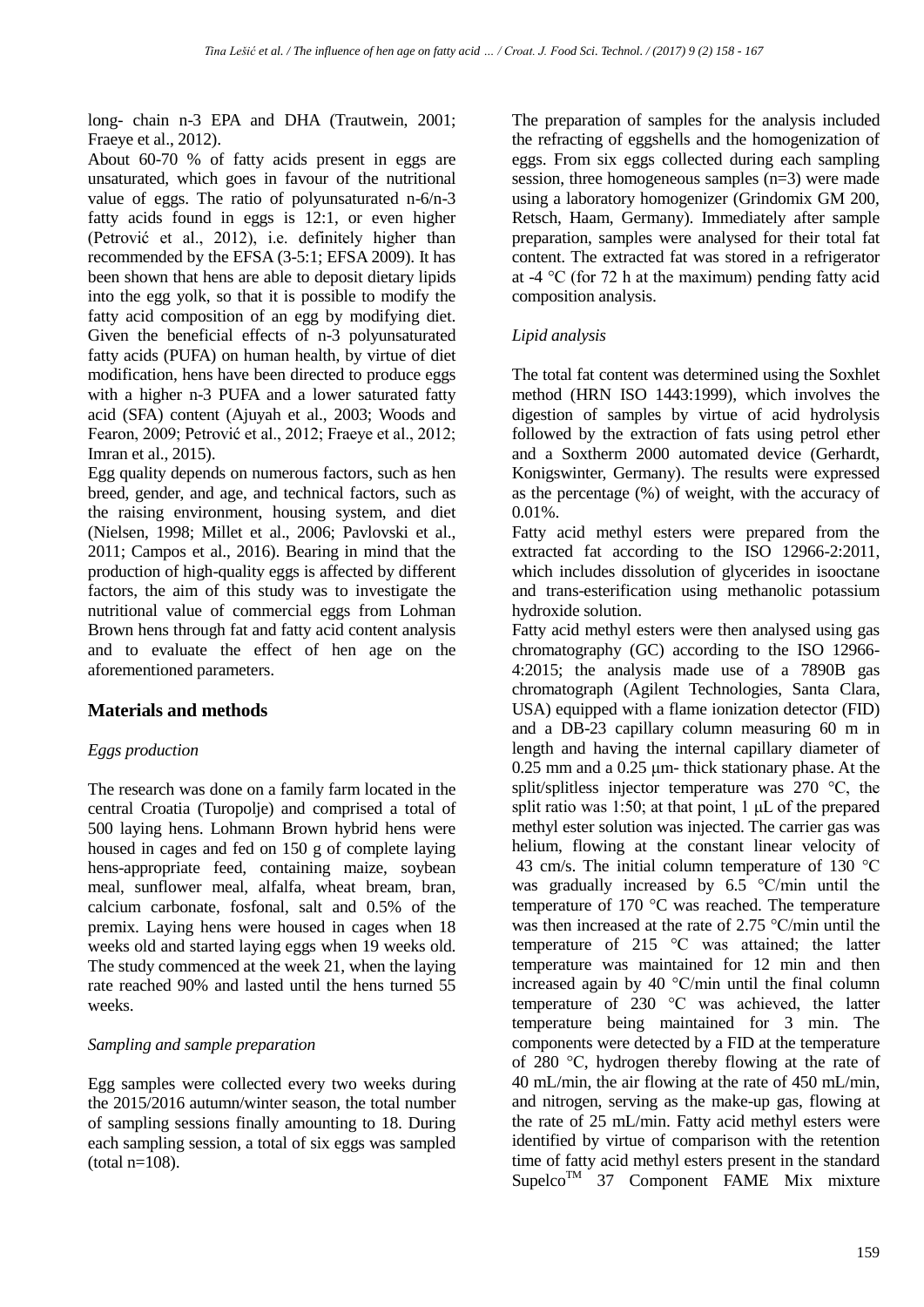(Bellefonte, Pennsylvania, SAD) analysed under the same conditions. The results were expressed as the percentage (%) of total fatty acids, with the accuracy of 0.01%.

### *Basic chemical and mineral analysis of hen diet*

The water content was determined using the gravimetric method (HRN ISO 6496:2001), which made use of an Epsa 2000 thermostat (BaRi, Velika Gorica, Croatia). The total protein content was determined by virtue of the Kjeldahl method (HRN ISO 5983-1:2008; HRN ISO 5983-2:2010) using a Digestion Unit 8 - Basic (Foss, Höganäs, Sweden), and a Kjeltec 8400 automated distillation & titration device (Foss, Höganäs, Sweden). The ash was determined according to the HRN ISO 5984:2004, while the calcium content was determined using the titrimetric method (HRN ISO 6490-1:1999), both of the above techniques thereby utilising a Nobertherm LV9/11/P320 furnace (Lilienthal, Germany). The crude fibre content was determined according to the HRN ISO 6865:2001 using FibreBag systems (Gerhardt, Bonn, Germany). The phosphorus content was determined according to the HRN ISO 6491:2001; the technique made use of a DR6000 spectrophotometer (Hach Lange, Germany). For the determination of the sodium content, the in-house

validated potentiometric method was implemented, making use of an Easy Na Analyser (Mettler Toledo, Germany). The results were expressed as the percentage (%) of weight, with the accuracy of  $0.01\%$ .

### *Analytical methods' quality control*

Standard analytical methods commonly used for fat and fatty acid content analysis were validated based on the determination of trueness. The values obtained for fat and seven individual CRM fatty acids (T0149 FAPAS, York, England; BCR 163 Institute for Reference Materials and Measurements, Belgium) were compared to the criteria laid down by the manufacturer and the criteria of repeatability defined under the ISO standards observed.

#### *Statistical analysis*

Statistical analysis was performed using the SPSS Statistics Software 22.0 (SPSS Statistics, NY IBM, 2013). In order to determine the differences between the sample groups, the independent sample t-test, One-way ANOVA and the robust Brown-Forsythe test were used. The decisions on the statistical significance were made at the significance level of  $p < 0.05$ .

| <b>Table 1.</b> Chemical and fatty acid composition of the diet the study hens were fed on |  |  |  |
|--------------------------------------------------------------------------------------------|--|--|--|
|--------------------------------------------------------------------------------------------|--|--|--|

| <b>Parameters</b>              |                 | <b>Results</b> <sup>a</sup> |
|--------------------------------|-----------------|-----------------------------|
|                                | Moisture        | 10.80                       |
|                                | Protein         | 17.51                       |
| Basic chemical composition (%) | Fiber           | 4.59                        |
|                                | Ash             | 8.21                        |
|                                | Fat             | 4.90                        |
|                                | Ca              | 2.32                        |
| Mineral composition (%)        | P               | 0.54                        |
|                                | Na              | 0.17                        |
|                                | C14:0           | 0.10                        |
|                                | C16:0           | 10.28                       |
|                                | C17:0           | 0.07                        |
|                                | C18:0           | 2.93                        |
|                                | C20:0           | 0.35                        |
|                                | C22:0           | 0.39                        |
|                                | C24:0           | 0.28                        |
|                                | <b>SFA</b>      | 14.43                       |
| <b>Fatty acid composition</b>  | C16:1           | 0.13                        |
| $(\%)$                         | $C18:1n-9$      | 29.15                       |
|                                | $C18:1n-7$      | 0.74                        |
|                                | $C20:1n-9$      | 0.25                        |
|                                | <b>MUFA</b>     | 30.28                       |
|                                | $C18:2n-6$      | 54.07                       |
|                                | $C18:3n-3$      | 1.23                        |
|                                | <b>PUFA</b>     | 55.30                       |
|                                | $n-6/n-3$ ratio | 43.96                       |

<sup>a</sup>The results pertaining to the basic chemical and mineral composition are expressed as the % of weight. The results pertaining to the fatty acid composition are expressed as the % of total fatty acid content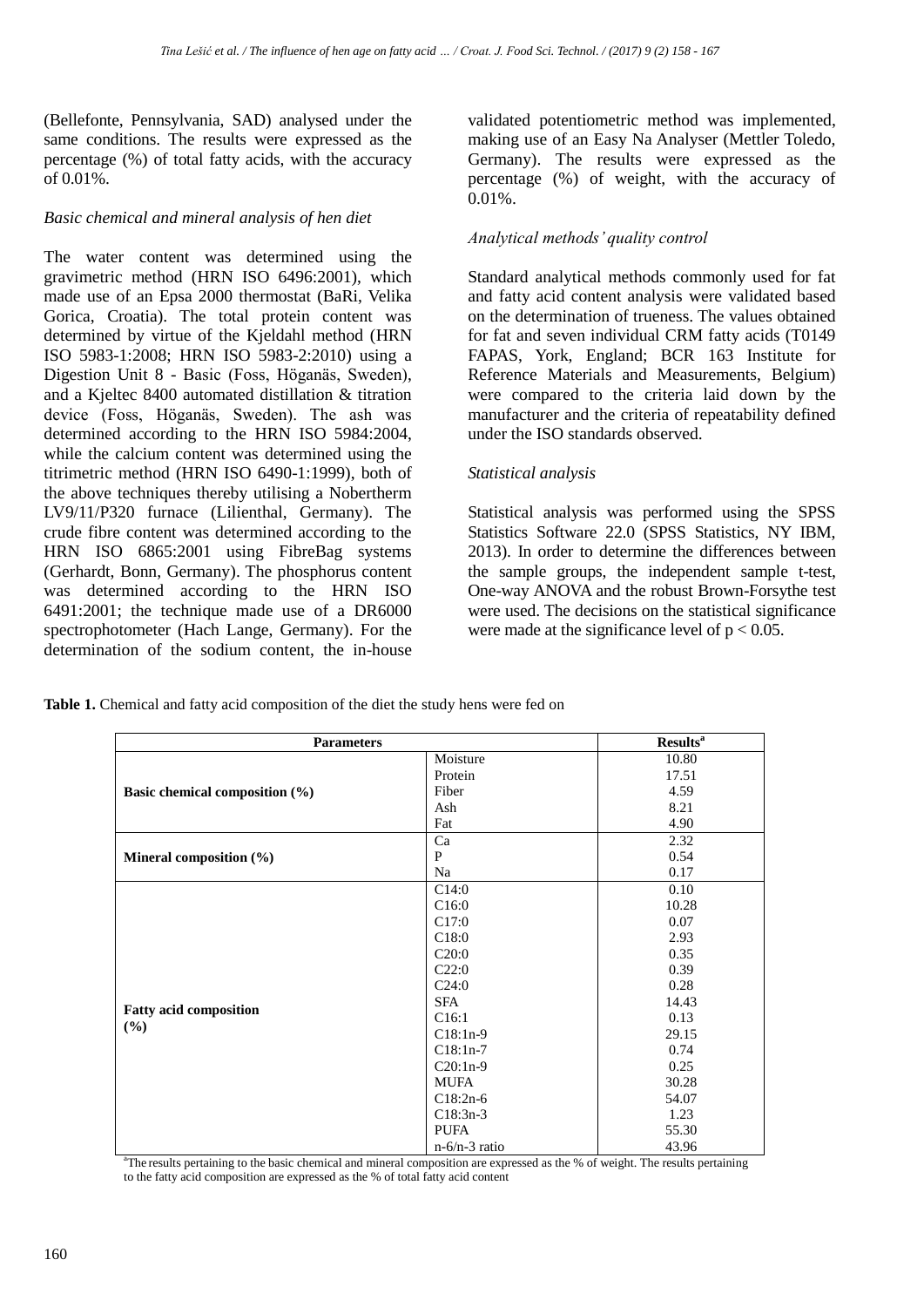## **Results and discussion**

Since the egg fatty acid profile depends on hen feed composition, chemical and fatty acid composition of the hen feed was determined (Table 1).

The feed in question is characterized by high linoleic fatty acid (C18:2n-6, LA) content (54.07%), as well as by high n-6/n-3 ratio (43.96). Earlier studies also showed that commercial poultry diets are generally characterized by high n-6/n-3 ratios due to the fact that the main FA component in these cereal-based diets is LA (Koppenol et al., 2014). The results obtained with the quality control of analytical methods employed within this study frame, revealed the latter methods to be suitable for the determination of fat and fatty acid content (Table 2).

The majority of egg lipids are harboured by the egg yolk, while the albumen contains lipids only in traces (Senčić and Samac, 2017). In this study, the fat content and fatty acid composition had been consecutively determined in eggs collected every two weeks, starting from the beginning of the stable laying period (which corresponds to 21 weeks of hen age) to the Week 55, i.e. the usual end of the laying period. The fat content (%), established in eggs of hens of different age, displayed per weeks of age, is shown in Fig. 1. The above content ranged from the minimal 6.1% (in 21-week old hens) to the maximum of 9.5% (in 45-week old hens). Statistical analysis showed a significant influence of hen age on the fat content of eggs ( $p < 0.05$ ). When comparing the fat content of eggs originating from the youngest hens as opposed to the oldest ones, it can be seen that the oldest hens laid eggs having a fat content higher (8.8%) than that of eggs laid by the youngest hens  $(6.1\%) (p < 0.05)$ .

Table 2. The results of verification of suitability of the employed analytical methods for the determination of fat content and fatty acid composition

| <b>Parameter</b>  | Assigned value $(9/6)$ | Obtained value $(\% )$ |
|-------------------|------------------------|------------------------|
| Total fat         | $2.12 - 2.87$          | $2.44\pm0.07$          |
| C14:0             | $2.29 \pm 0.04$        | $2.27 \pm 0.04$        |
| C16:0             | $25.96 \pm 0.30$       | $26.49 \pm 0.31$       |
| C <sub>16:1</sub> | $2.58 \pm 0.16$        | $2.34 \pm 0.08$        |
| C18:0             | $18.29 \pm 0.17$       | $19.22 \pm 0.21$       |
| $C18:1n-9c$       | $38.30\pm0.40$         | $37.64 \pm 0.27$       |
| $C18:2n-6c$       | $7.05 \pm 0.17$        | $7.12 \pm 0.09$        |
| $C18:3n-3$        | $0.86 \pm 0.14$        | $0.75 \pm 0.09$        |

<sup>a</sup>The CRM value assigned for fat is given in form of range, while that pertaining to the fatty acids is expressed as mean values ± standard deviation. The obtained values are given as mean values ( $n=6$ )  $\pm$  standard deviation



**Fig. 1.** Total fat content of eggs displayed based on hen age in weeks. The results are expressed as mean values  $\pm$  standard deviation.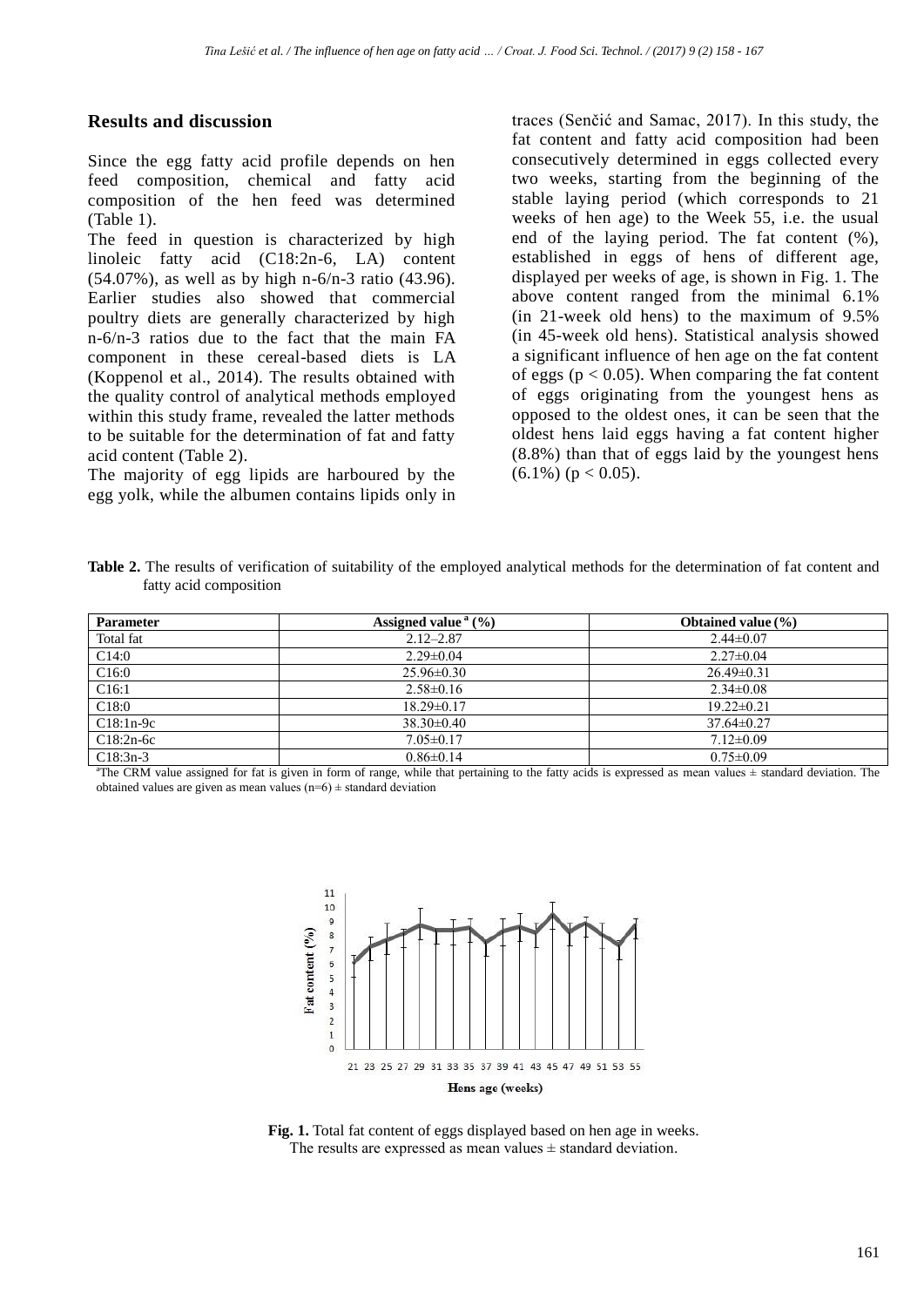A similar total fat content of eggs was determined in the research by Anderson (2011), in which the total fat content varied from roughly 6.2% to 9.2%. Cherian (2008) also showed a higher fat content in eggs from 42-week old hens as compared to that in eggs laid by hens of other age (26-, 34-, 50-, 58-, 62- week old). Yadgary et al. (2010) also reported a higher fat content in eggs from older hens as compared to eggs coming from younger hens (50 *vs.* 30 weeks of age). On the other hand, some researchers report no differences in the total fat content present in egg yolks from young *versus* old broiler breeder hens (28 *vs*. 58; 21 *vs*. 57 and 50 *vs*. 74 weeks of age) (Koppenol et al., 2014; Nielsen, 1998; Anderson, 2011). Higher fat content seen in eggs from older hens indicates that they deposit more yolk and fat in their eggs, which is associated with the changes in yolk size (Sahan et al., 2014). Changes in the total lipid content of the egg yolk achieved through different feeding practices have generally been reported as limited (Imran et al., 2015; Milinsk et al., 2003; Cobos et al., 1995).

The results of the fatty acid (FA) analysis obtained in this study were compared to the results of the analysis of standard mixture of fatty acid methyl esters containing 37 components, where 16 fatty acids were identified. Individual FAs determined by the analysis were grouped into saturated fatty acids - SFA (C14:0, C16:0, C17:0 and C18:0), monounsaturated fatty acids - MUFA (C14:1, C16:1, C17:1, C18:1n9, C18:1n7, C20:1) and polyunsaturated fatty acids - PUFA (C18:2n6, C18:3n3, C18:3n6, C20:2n6 and C20:4n6). The representation of the above fatty acid groups (SFA, MUFA and PUFA) relative of hen age is presented in Fig. 2, while the PUFA n-3 and n-6 content and the n-6/n-3 and PUFA/SFA ratios are given in Table 3.

The egg yolk fat mainly consists of oleic (C18:1n-9, OA), palmitic (C16:0, PA) and linoleic (C18:2n-6, LA) fatty acid. These are followed by stearic (C18:0) and palmitoleic (C16:1) acid, while the representation of other fatty acids was below 1%. OA represented about 40-46 % of all FAs and 85- 87 % of all MUFAs. As for the SFAs, palmitic and stearic fatty acid represented about 98% of all SFAs, the palmitic acid content thereby ranging from 23.52 to 26.45 % and that of a stearic acid from 5.34 to 6.84 % *(data not shown)*. A similar representation of SFAs  $(29.51 - 33.14 \%)$ , MUFAs  $(46.19 - 53.04 \%)$  and PUFAs (15.04 - 22.75 %) was reported by Cherian et al. (2002).

This research revealed a significantly higher average proportion of n-6 fatty acids (22.38%) present in eggs as compared to n-3 fatty acids (0.50%) (Table 3). Kazmierska et al. (2005) reported the highest content of n-6 PUFA in hen eggs in comparison to other bird species. In another study of FA composition of eggs from Lohman hens fed on commercial mixtures, the n-6 and the n-3 content were more favourable (16.5% and 1.0%, respectively) (Milinsk et al, 2003). The predominance of n-6 fatty acids is primarily attributable to linoleic acid; in this study, the latter was proven to represent about 93- 98 % of the total n-6 fatty acid content, mostly due to the feed the hens were fed on (Table 1). LA enhances the synthesis of lipoproteins and increases yolk weight (March and MacMillan, 1990).

**Table 3.** Total n-3 and n-6 PUFA content and fatty acid ratios relative of hen age

| Hens' age<br>(weeks) | Total n-3       | Total n-6        | $n-6/n-3$        | <b>PUFA/SFA</b> |
|----------------------|-----------------|------------------|------------------|-----------------|
| 21                   | $0.26 \pm 0.02$ | $14.78 \pm 0.71$ | $56.61 \pm 2.54$ | $0.47 \pm 0.02$ |
| 23                   | $0.25 \pm 0.04$ | $16.66 \pm 2.74$ | $66.29 \pm 7.69$ | $0.54 \pm 0.09$ |
| 25                   | $0.29 \pm 0.02$ | $16.39 \pm 0.95$ | $56.64 \pm 1.00$ | $0.52 \pm 0.05$ |
| 27                   | $0.39 \pm 0.10$ | $19.87 \pm 4.23$ | $51.43 \pm 4.32$ | $0.62 \pm 0.16$ |
| 29                   | $0.29 \pm 0.07$ | $17.32 \pm 2.47$ | $60.31 \pm 7.25$ | $0.54 \pm 0.11$ |
| 31                   | $0.36 \pm 0.03$ | $18.67 \pm 0.98$ | $51.45 \pm 2.82$ | $0.58 \pm 0.03$ |
| 33                   | $0.33 \pm 0.10$ | $18.22 \pm 3.46$ | $55.91 \pm 5.79$ | $0.57 \pm 0.10$ |
| 35                   | $0.42 \pm 0.04$ | $19.44 \pm 1.53$ | $46.08 \pm 0.33$ | $0.64 \pm 0.05$ |
| 37                   | $0.39 \pm 0.06$ | $17.97 \pm 0.87$ | $46.58 \pm 6.85$ | $0.65 \pm 0.04$ |
| 39                   | $0.48 \pm 0.13$ | $20.71 \pm 4.53$ | $44.03 \pm 3.25$ | $0.69 \pm 0.13$ |
| 41                   | $0.40 \pm 0.04$ | $21.56 \pm 0.90$ | $54.46 \pm 3.75$ | $0.72 \pm 0.05$ |
| 43                   | $0.36 \pm 0.04$ | $22.38 \pm 2.23$ | $62.01 \pm 2.74$ | $0.73 \pm 0.07$ |
| 45                   | $0.32 \pm 0.02$ | $17.65 \pm 1.26$ | $55.32 \pm 1.32$ | $0.57 \pm 0.05$ |
| 47                   | $0.34 \pm 0.13$ | $18.81 \pm 3.61$ | $58.49 \pm 9.69$ | $0.59 \pm 0.12$ |
| 49                   | $0.26 \pm 0.05$ | $15.14 \pm 1.28$ | $58.51 \pm 5.04$ | $0.47 \pm 0.06$ |
| 51                   | $0.26 \pm 0.05$ | $16.26 \pm 2.07$ | $63.04 \pm 7.21$ | $0.50 \pm 0.09$ |
| 53                   | $0.27 \pm 0.04$ | $14.91 \pm 2.14$ | $55.84 \pm 2.76$ | $0.46 \pm 0.06$ |
| 55                   | $0.50 \pm 0.06$ | $21.94 \pm 2.21$ | $43.85 \pm 1.37$ | $0.76 \pm 0.05$ |
| Total                | $0.34 \pm 0.06$ | $18.26 \pm 2.12$ | $54.83 \pm 4.21$ | $0.59 \pm 0.07$ |

The results are expressed as mean values  $\pm$  standard deviation (n=3). PUFA, polyunsaturated fatty acids; SFA, saturated fatty acids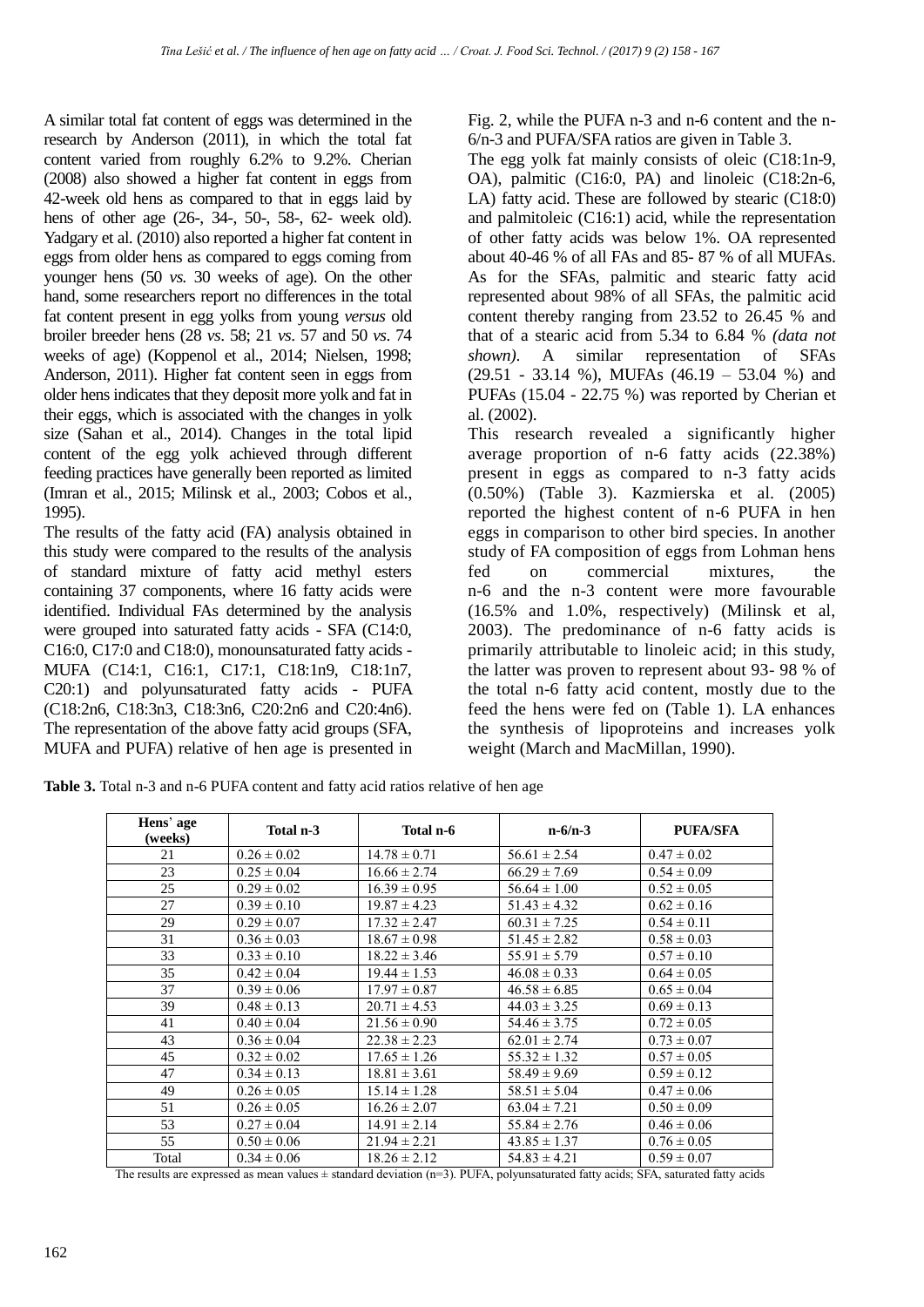

**Fig. 2**. SFA, MUFA and PUFA contents displayed based on hen age in weeks. SFA, saturated fatty acids; MUFA, monounsaturated fatty acids; PUFA, polyunsaturated fatty acids. The results are expressed as mean values  $\pm$  standard deviation

Research shows that C18:1 and C18:2 fatty acids are most affected by feeding management, as opposed to SFAs (Cobos et al., 1995). In other studies of fatty acid composition of conventional eggs, the proportion of n-6 in eggs ranged from 15.0 to 23.8 %, while the proportion of n-3 ranged from 0.38 to 1.36 %, with the pertaining n-6/ n-3 ratio spanning from 11.03 to 62.63 (Petrović et al., 2012; Samman et al., 2009; Milinsk et al., 2003; Cherian et al., 2002; Škrtić et al., 2007; Woods and Fearon, 2009). The representation of n-6 determined in this study was similar to the n-6 representation reported by the abovementioned studies, while the proportion of n-3 was similar to the lower n-3 values reported by

these studies. The n-6/n-3 ratios established in this research varied from 44.03 to 66.29 (Table 3), i.e. were much higher than recommended (3-5:1) (DOH, 1994; Gogus and Smith, 2010). Nowadays, industrial production of animal feed rich in grains and containing n-6 fatty acids, leads to the production of meat and eggs rich in n-6 and poor in n-3 fatty acids (Simopoulos, 2000). Apart from the n-6/n-3 ratio, the nutritional quality can also be assessed based on the PUFA/SFA ratio. In this study, the latter ranged from 0.46 to 0.76 (Table 3), which is in agreement with valid recommendations  $(≥ 0.45; DOH, 1994)$ . PUFA/SFA ratios of the conventionally produced eggs were similar, as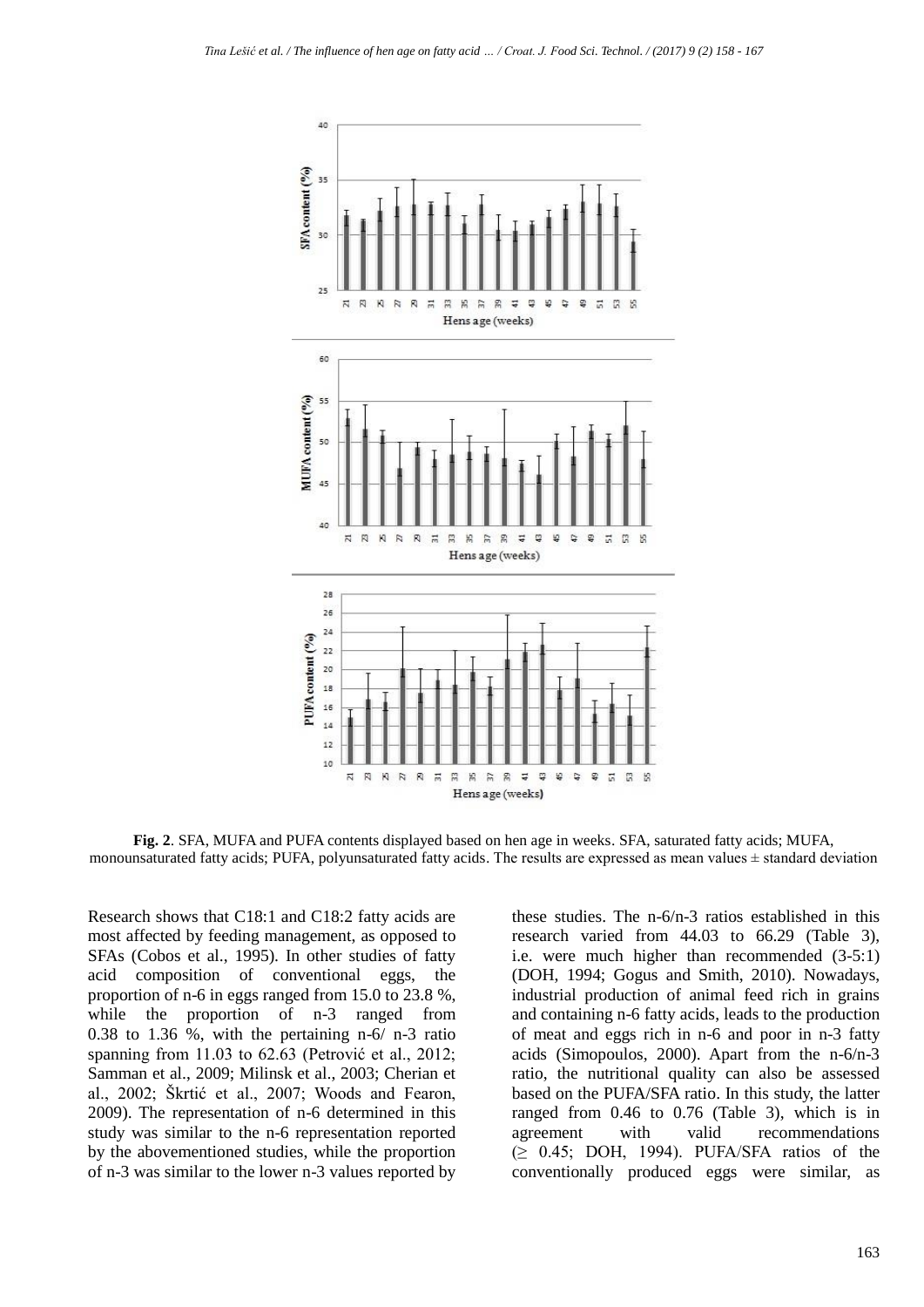reported by other researcher studies, and ranged from 0.45 to 0.68 (Cherian et al., 2002; Milinsk et al, 2003; Samman et al., 2009; Petrović et al., 2012; Škrtić et al., 2007).

Alpha-linolenic acid (C18:3n-3, ALA) was the only fatty acid determined in eggs that belongs to the n-3 PUFA group. It has been reported that hens have a limited ability to convert ALA to eicosapentaenoic (EPA) and docosahexaenic acid (DHA). However, it is believed that the conversion efficiency is affected by factors such as hen age and strain, as well as by high proportion of n-6 fatty acids, which adversely affects the conversion efficiency. At high LA concentrations, the conversion of ALA into EPA and DHA is inhibited. It has been postulated that older hens have a larger liver allowing for a more efficient conversion of ALA into DHA (Fraeye et al., 2012). However, it has also been suggested that hen

aging diminishes desaturation and elongation of n-3 FAs (Cherian, 2008). Zero DHA in eggs primarily comes as a result of a lipid dietary source (Table 1). Koppenol et al. (2014) reported a strong dependency of EPA and DHA concentrations in eggs on dietary EPA and DHA concentrations. The levels of ALA obtained in this study  $(0.25 - 0.50 \%)$  (Fig. 3) were similar to those obtained in other studies, which reported the ALA representation of 0.15 to 0.38 % (Milinsk et al., 2003; Sahan et al., 2014; Škrtić et al., 2007; Kazmierska et al., 2005). In earlier studies on the conventionally produced eggs, DHA was either not detected (Sahan et al., 2014; Škrtić et al., 2007; Woods and Fearon, 2009) or detected in the range of 0.10 – 0.85 % (Petrović et al., 2012; Samman et al., 2009; Imran et al., 2015; Milinsk et al., 2003; Cherian et al., 2002; Cherian, 2008).



**Fig. 3.** Individual PUFA (LA, ALA, and AA) contents displayed based on hen age in weeks. PUFA, polyunsaturated fatty acids; LA, linoleic acid; ALA, alpha linolenic acid; AA, arachidonic acid. The results are expressed as mean values  $\pm$  standard deviation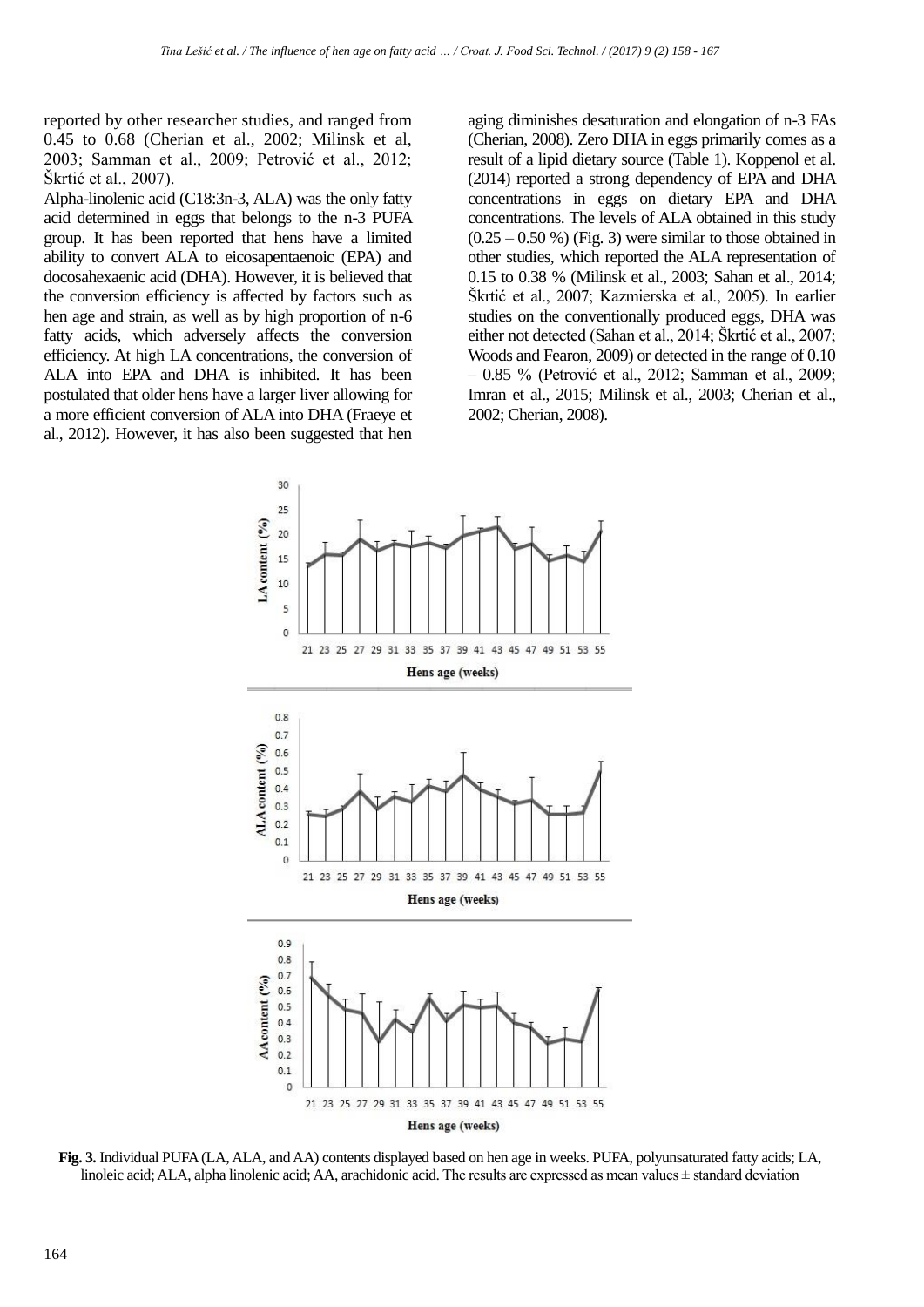Arachidonic acid (C20:4n-6, AA) is essential for embryonic development and chicken growth (Sahan et al., 2014). Although AA was not detected in feed (Table 1), its presence in eggs (0.69%) indicates its synthesis from LA. In comparison to the results of this study, other researchers reported higher egg AA contents ranging from 1.54 to 2.63 % (Milinsk et al., 2003; Cherian et al., 2002; Škrtić et al., 2007; Kazmierska et al., 2005).

The metabolism of a breeder hen is in function of the animal age and influences changes in the yolk fatty acid composition (Latour et al., 1998). The results of this study showed significant differences in fatty acid composition depending on hen age, confirmed also by other studies (Cherian, 2008, Koppenol et al., 2014, Nielsen, 1988, Latour et al., 1998; Sahan et al., 2014; Yadgary et al., 2010). Other factors affecting the fatty acid composition, such as feeding regimens and raising environments, have also been studied (Milinsk et al., 2003; Cobos et al., 1995; Campos et al., 2016; Anderson 2011; Cherian et al., 2002; Pavlovski et al., 2011).

In this study, a statistically significant difference  $(p < 0.05)$  in SFA and PUFA representation (that is to say, the representation of all PUFAs, n-6 and n-3) and the n-6/n-3 and PUFA/SFA ratios established in hens of different ages was found. As for individual fatty acids, a statistically significant difference was found in the representation of three FAs, namely LA, ALA and AA, respective of hen age, as shown in Fig. 3.

When comparing eggs from the oldest and the youngest hens (i.e. the eggs collected in the last and the first week of this investigation), SFAs were found to be statistically significantly lower ( $p < 0.05$ ), but individual SFA contents were not found to be significantly different ( $p > 0.05$ ). The total PUFA content was statistically significantly higher  $(p < 0.05)$  in eggs from 55- week old hens as compared to eggs coming from 21-week old ones (Fig. 2). The nutritional n-6/n-3 and PUFA/SFA ratios were statistically significantly ( $p < 0.05$ ) more favourable in the oldest hens (Table 3). When it comes to the individual fatty acid contents established in the first, as compared to the last week of this investigation, a statistically significant difference was found only for LA and ALA ( $p < 0.05$ ) (Fig. 3). In general, the results of this study pointed towards variations in FA contents in hens of a different age.

Similar to our results, Koppenol et al. (2014) showed the concentration of yolk SFA to be lower in 58-week old (36.16%) as compared to younger, 28-week old hens (37.32%). Contrary to the above, Latour et al. (1998) showed the hen age to have influence on the most represented SFAs, that is to say, palmitic and

stearic acid, the ratio of these fatty acids being higher in eggs from older than in eggs from younger hens. Sahan et al. (2014) reported a lower yolk palmitic acid content in older as compared to younger hens, while for stearic acid a higher content was reported in older hens.

Opposite to the results obtained in this research, other researchers reported generally higher PUFA contents in eggs of younger hens (Nielsen 1998, Koppenol et al., 2014) and no hen age-related differences in the n-6/n-3 ratio (Koppenol et al., 2014). The results of this investigation are in agreement with the results of Latour et al. (1998), where LA content in fresh eggs was also significantly higher in older (64-week old; 20.30%) than in younger hens (36- and 51- week old; 12.98 and 13.58%, respectively). A different trend was reported by Sahan et al. (2014) and Koppenol et al. (2014), who claimed to have found higher LA and ALA contents in younger hens (36 *vs.* 52; 28 *vs*. 43 and 58). In this study, the AA content was not found to be significantly different ( $p > 0.05$ ) in the oldest as compared to the youngest hens, which is in agreement with the study by Koppenol et al. (2014), while some authors observed a positive correlation between hen age and egg AA content (Cherian et al., 2008; Latour et al., 1998; Sahan et al., 2014). However, in this study, a significant difference in the AA content determined in eggs coming from hens of different age was found.

# **Conclusions**

The results of this study revealed variations in fat content of eggs and fatty acid composition throughout the laying period. The fat content found in younger hens' eggs was lower than that in eggs of the oldest hens. When comparing eggs from the oldest and the youngest hens, it was found that the SFA content was statistically lower ( $p < 0.05$ ) in the oldest hens, whereas individual SFA contents did not differ across various hen age groups in a statistically significant manner  $(p > 0.05)$ . The nutritional n-6/n-3 and PUFA/SFA ratios were more favourable in the oldest hens. The fact that commercial eggs have a high n-6/n-3 ratio suggests the need for feeding practice improvement. The effect of breeder age is in interaction with breeder diet, as well as with the feed composition, environmental conditions and breed itself.

# **References**

Ajuyah, A. O., Cherian, G., Wang, Y., Sunwoo, H., Sim, J. S. (2003): Maternal dietary FA modulate the longchain n-3 PUFA status of chick cardiac tissue. *Lipids* 38, 1257-1261. [https://doi.org/10.1007/s11745-003-](https://doi.org/10.1007/s11745-003-1186-6) [1186-6.](https://doi.org/10.1007/s11745-003-1186-6)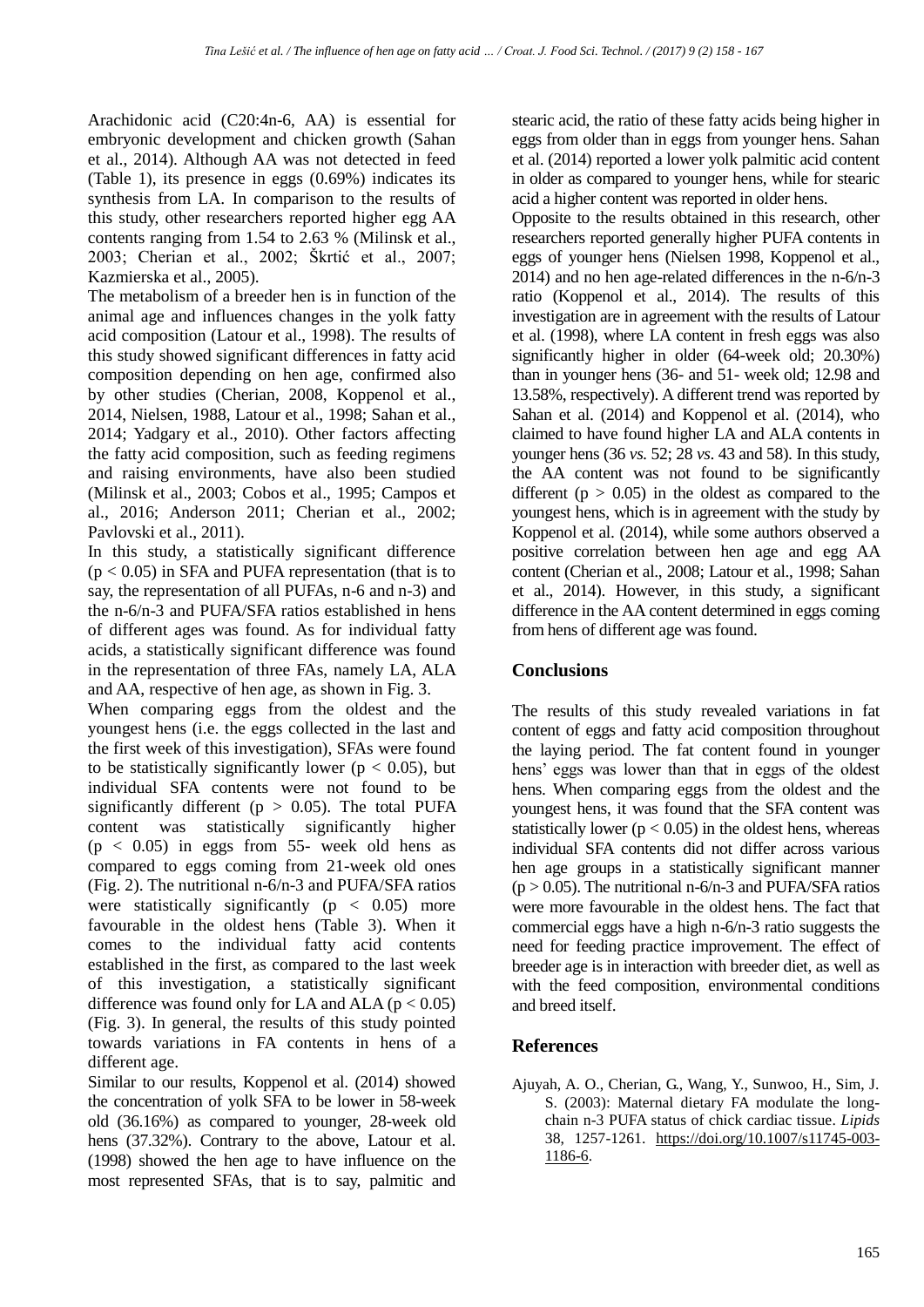- Anderson, K. E. (2011): Comparison of fatty acid, cholesterol, and vitamin A and E composition in eggs from hens housed in conventional cage and range production facilities. *Poult. Sci.* 90, 1600-1608. [https://doi.org/0.3382/ps.2010-01289.](https://doi.org/0.3382/ps.2010-01289)
- Campos, A. M., Ricardo, F., Alves, E., Reis, A., Couto, D., Domingues, P., Domingues, M. R. M. (2016): Lipidomic investigation of eggs'yolk: Changes in lipid profile of eggs from different conditions. *Food Res. Int.* 89, 177-185. [https://doi.org/10.1016/j.foodres.2016.07.006.](https://doi.org/10.1016/j.foodres.2016.07.006)
- Cherian, G., Holsonbake, T. B., Goeger, M. P. (2002): Fatty acid composition and egg components of specialty eggs. *Poult. Sci*. 81 (1), 30-33. [https://doi.org/10.1093/ps/81.1.30.](https://doi.org/10.1093/ps/81.1.30)
- Cherian, G. (2008): Egg quality and yolk polyunsaturated fatty acids status in relation to broiler breeder hen age and dietary n-3 oils. *Poult. Sci.* 87 (6), 1131-1137. [https://doi.org/10.3382/ps.2007-00333.](https://doi.org/10.3382/ps.2007-00333)
- Cobos, A., Hoz, L., Cambero, M. I., Ordonez, J. A. (1995): Dietary modification and hen strain dependence of egg yolk lipids. *Food Res. Int.* 28 (1), 71-76. [https://doi.org/10.1016/0963-9969\(95\)93333-P.](https://doi.org/10.1016/0963-9969(95)93333-P)
- Department of health (DOH) (1994): Nutritional aspects of cardiovascular disease. Reports on health and social subjects No.46, London, HMSO.
- EFSA (2009): Scientific Opinion of the Panel on Dietetic products, Nutrition and Allergies on a request from European Commission related to labeling reference intake values for n-3 and n-6 polyunsaturated fatty acids. *The EFSA Journal* 1176, 1-11. [https://doi.org/10.2903/j.efsa.2009.1176.](https://doi.org/10.2903/j.efsa.2009.1176)
- Farrell, D. J. (1998): Enrichment of hen eggs with n-3 long-chain fatty acids and evaluation of enriched eggs in humans. *Am. J. Clin. Nutr.* 68 (3), 538-544.
- Fraeye, I., Bruneel, C., Lemahieu, C., Buyse, J., Muylaert, K., Foubert, I. (2012): Dietary enrichment of eggs with imega-3 fatty acids: A review.*Food Res. Int.* 48, 961-969. [https://doi.org/10.1016/j.foodres.2012.03.014.](https://doi.org/10.1016/j.foodres.2012.03.014)
- Gogus, U., Smith, C. (2010): N-3 omega fatty acids: A review of current knowledge. *Int. J. Food Sci. Tech.* 45 (3), 417– 436[. https://doi.org/10.1111/j.1365-2621.2009.02151.](https://doi.org/10.1111/j.1365-2621.2009.02151)
- ISO Standard ISO 12966-2:2011 (2011): Animal and vegetable fats and oils - Gas chromatography of fatty acid methyl esters- Part 2: Preparation of methyl esters of fatty acids, Brussels, Belgium.
- ISO Standard ISO 12966-4:2015 (2015): Animal and vegetable fats and oils - Gas chromatography of fatty acid methyl esters- Part 4: Determination by capillary gas chromatography, Brussels, Belgium.
- ISO Standard HRN ISO 1443:1999 (1999): Meat and meat products - Determination of total fat content, Brussels, Belgium.
- ISO Standard HRN ISO 6496: 2001 (2001): Animal feeding stuffs- Determination of moisture and other volatile matter content, Brussels, Belgium.
- ISO Standard HRN ISO 6865: 2001 (2001): Animal feeding stuffs- Determination of crude fibre content-Method with intermediate filtration, Brussels, Belgium.
- ISO Standard HRN ISO 5984: 2004 (2004): Animal feeding stuffs- Determination of crude ash, Brussels, Belgium.
- ISO Standard HRN ISO 6490-1: 1999 (1999). Animal feeding stuffs- Determination of calcium content-Part 1: Titrimetric method, Brussels, Belgium.
- ISO Standard HRN ISO 6491: 2001 (2001): Animal feeding stuffs- Determination of phosphorus content-Spectrometric method, Brussels, Belgium.
- ISO Standard HRN ISO 5983-1:2008 (2008): Animal feeding stuffs- Determination of nitrogen content and calculation of crude protein content – Part 1: Kjeldahl method, Brussels, Belgium.
- ISO Standard HRN ISO 5983-2:2010 (2010): Animal feeding stuffs- Determination of nitrogen content and calculation of crude protein content – Part 2: Block digestion and steam distillation method, Brussels, Belgium.
- Kazmierska, M., Jarosz, B., Korzeniowska, M., Trziszka, T., Dobrzanski, Z. (2005): Comparative analysis of fatty acid profile and cholesterol content of egg yolks of different bird species. *Pol. J. Food Nutr. Sci.* 14 (55), 69-73.
- Koppenol, A., Delezie, E., Aerts, J., Willems, E., Wanf, Y., Franssens, L., Everaert, N., Buyse, J. (2014): Effect of the ratio of dietary n-3 fatty acids eicosapentaenoic acid and docosahexaenoic acid on broiler breeder performance, egg quality, and yolk fatty acid composition at different breeder ages. *Poult. Sci.* 93 (3), 564-573. [https://doi.org/10.3382/ps.2013-03320.](https://doi.org/10.3382/ps.2013-03320)
- Kralik, G., Kralik, Z. (2017): Poultry products enriched with nutricines have beneficial effects on human<br>health.  $Med.$   $Glas.$  14 (1). 1-7. health. *Med. Glas.* 14 (1), 1-7. [https://doi.org/10.17392/879-16.](https://doi.org/10.17392/879-16)
- Latour, M. A., Peebles, E. D., Doyle, S. M., Pansky, T., Smith, T. W., Boyle, C. R. (1998): Broiler breeder age and dietary fat influence the yolk fatty acid profiles of fresh eggs and newly hatched chicks. *Poult. Sci.* 77, 47-53.
- Imran, M., Anjum, F. M., Nadeem, M., Ahmad, N., Khan, M. K., Mushtaq, Z., Hussain, S. (2015): Production of Bio-omega-3 eggs through the supplementation of extruded flaxseed meal in hen diet. *Lipids Health Dis.* 14, 126. [https://doi.org/10.1186/s12944-015-](https://doi.org/10.1186/s12944-015-0127-x) [0127-x.](https://doi.org/10.1186/s12944-015-0127-x)
- March, B. E., MacMillan, C. (1990): Linoleic acid as a mediator of egg size. *Poult. Sci*. 69, 634-63[9.](https://doi.org/10.3382/ps.0690634) [https://doi.org/10.3382/ps.0690634.](https://doi.org/10.3382/ps.0690634)
- Milinsk, M. S., Murakami, A. E., Gomes, S. T. M., Matshuta, M., De Souza, N. E. (2003): Fatty acid profile of egg yolk lipids hens fed diet rich in n-3 fatty acids. *Food Chem.* 83, 287-292. [https://doi.org/10.1016/S0308-8146\(03\)00094-3.](https://doi.org/10.1016/S0308-8146(03)00094-3)
- Millet, S., De Ceulaer, K., Van Paemel M., Raes, K., De Smet, S., Janssens, G. P. J. (2006): Lipid profile in eggs of Araucana hens compared with Lohmann selected Leghorn and ISA Brown hens given diets with different fat sources. *Br. Poult. Sci.* 47 (3), 294- 300. [https://doi.org/10.1080/00071660600741818.](https://doi.org/10.1080/00071660600741818)